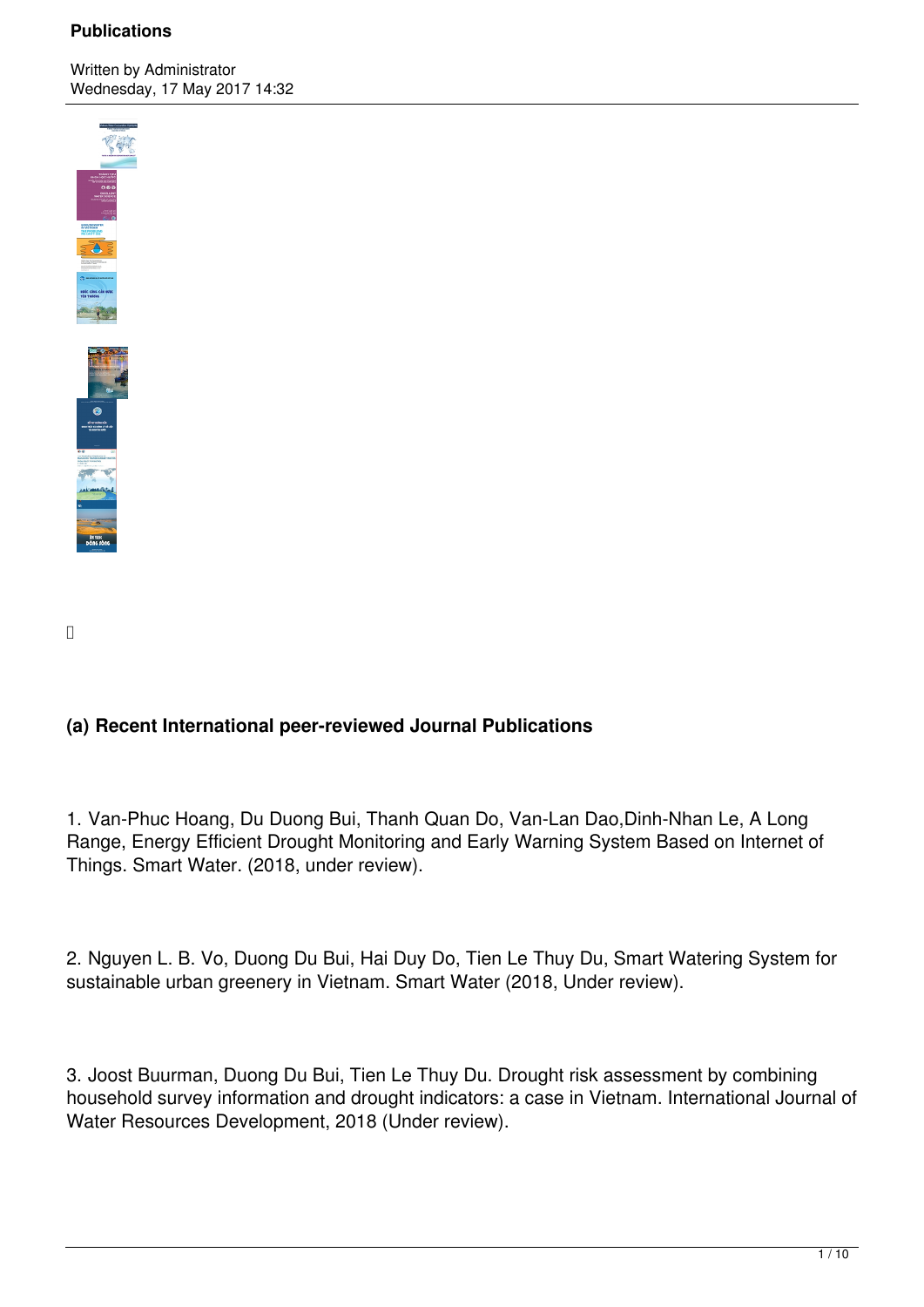Written by Administrator Wednesday, 17 May 2017 14:32

4. Hung Manh Le, Jessica R.P.Sutton, Duong Du Bui, John D. Bolten, Venkataraman Lakshmi, Comparison and bias correction of TMPA precipitation products over the lower part of Red-Thai Binh River Basin of Vietnam, Remote Sensing (2018, under review)

5. Faisal Hossain, Nishan Biswas, Shahryar Ahmad, Matthew Bonnema, Bui Du Duong, Nguyen Luong. Using satellites to make information on dam storage and outflow more accessible in developing countries. Eos Transactions American Geophysical Union (Eos Trans. AGU, IF 1.83, under review)

6. Tien Le Thuy Du, Duong Du Bui, Minh Duc Nguyen, Hyongki Lee. Satellite-Based, Multi-Indices for Evaluation of Agricultural Droughts in a Highly Dynamic Tropical Catchment, Central Vietnam. Water 2018, 10, 659.

7. Nuong Thi BUI, Akira KAWAMURA, Hideo AMAGUCHI, Duong D BUI, Tu N TRUONG,Kei NAKAGAWA. Social Sustainability Assessment of Groundwater Resources: A case study of Hanoi, Vietnam. Ecological Indicators (SCI, IF 4.0), 2018, 93, 1034-1042

8. Bui, T.N., Kawamura, A., Amaguchi, H., Bui, D.Duong., Truong, N.T., Nguyen, H.N., 2018. Economic Sustainability Assessment of Groundwater Resources: A case study of Hanoi, Vietnam. Journal of Environmental Sciences and Engineering (in press).

9. Joost Buurman; Duong Du Bui; Le Thuy Tien Du, 2016. Natural Hazards. Drought risk assessment by combining household survey information and drought indicators: a case study in central Vietnam (in review)

10. Tien L.T. DU, Duong D. BUI, Joost BURMAN, Xuan T. Quach, 2018 Adaptive governance for urban resilience to droughts: the case of a coastal city in a trans-boundary basin, Vietnam. International Journal of Water Resources Development, 2018, 34(4), 597-615. https://doi.org/10.1080/07900627.2018.1438886

11. Nguyen Hoang Hiep, Nguyen Duc Luong, Tran Thi Viet Nga, Bui Thi Hieu, Ung Thi Thuy Ha, Bui Du Duong, Vu Duc Long, Faisal Hossain, Hyongki Lee. Hydrological Model Using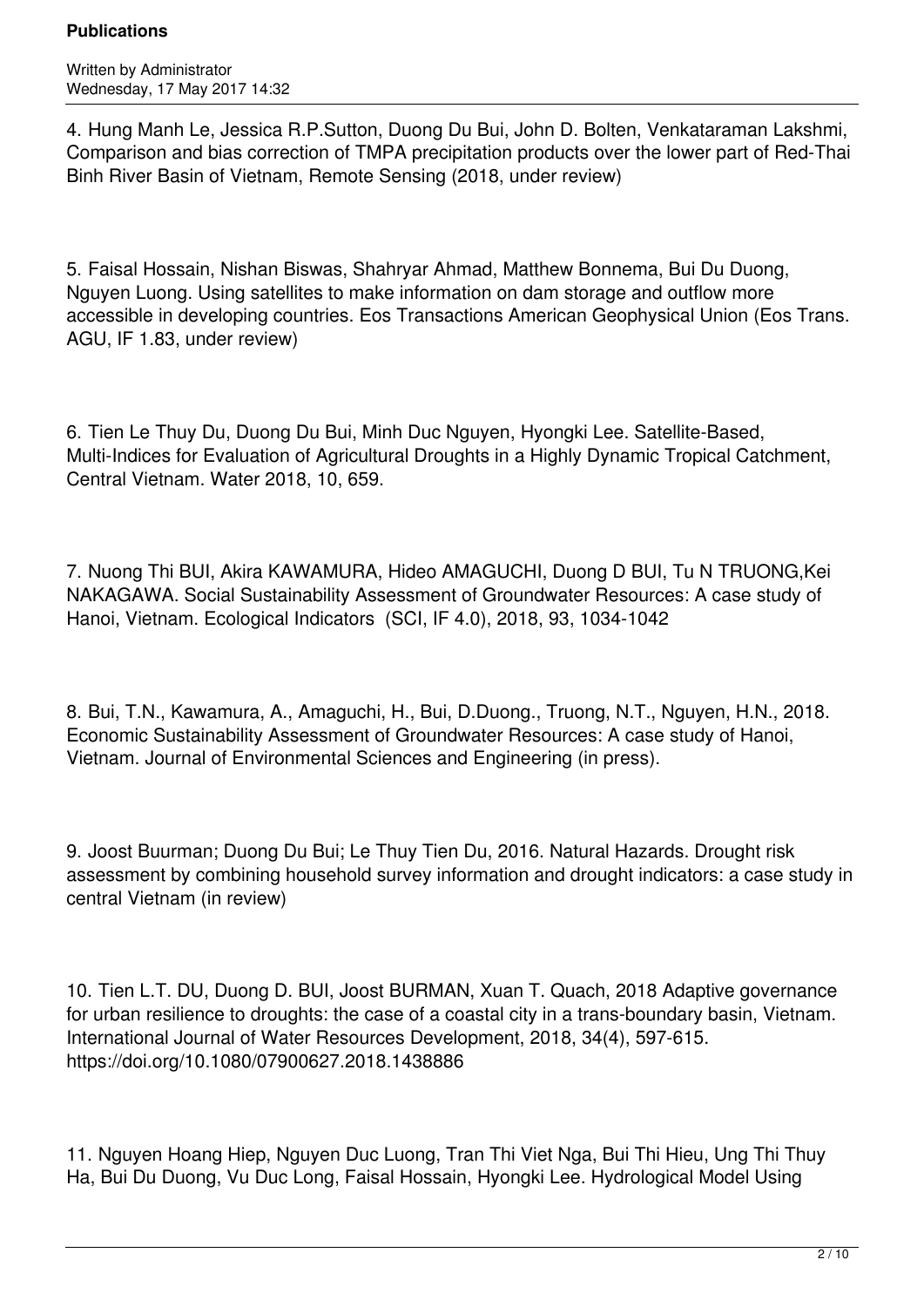Written by Administrator Wednesday, 17 May 2017 14:32

Ground- and Satellite-based Data for River Flow Simulation towards Supporting Water Resource Management in the Red River Basin, Vietnam. Journal of Environmental Management. vol. 14, no. 217, pp. 346-355, 2018. https://doi.org/10.1016/j.jenvman.2018.03.100.

12. Hossain, Faisala, Sikder, Safata, Biswas, Nishana, Bonnema, Matthewa, Lee, Hyongki Luong, N.D. Hiep, N.H., Du Duong Bui, Long, Duc. 2017. Predicting Water Availability of the Regulated Mekong River Basin Using Satellite Observations and a Physical Model. Asian Journal of Water, Environment and Pollution, vol. 14, no. 3, pp. 39-48, 2017. DOI: 10.3233/AJW-170024.

13. Nuong Thi Bui, Akira Kawamura, Kyoung Woong Kim, Lunchakorn Prathumratana, TaeHeok Kim, Suk-Ho Yoon, Min Jang, Hideo Amaguchi, Duong Du Bui, Ngoc Tu Truong. (2017). Proposal of an indicator-based sustainability assessment framework for the mining sector of APEC economies. Resources Policy 52 (2017) 405–417 (Impact Factor: 2.13, SCI)

14. Du L.T. Tien, Bui Du Duong, Quach Xuan, Lisa Robins, 2016. Water Governance in a changing era: A Vietnamese Perspectives on Vietnam. Chapter No. 9 of a book "Water Governance Dynamics in the Mekong Region", 322 pages, ISBN 978-967-0960-44-9

15. Duong D Bui, Nghia C Nguyen, Nuong T Bui, Anh T T Le, Dao T Le. Climate change and groundwater resources in Mekong Delta, Vietnam. Journal of Groundwater Science and Engineering. 2017 Vol. 5 (1): 76-90.

16. Thuy. Nguyen, A. Kawamura; Duong Du Bui; and others. 2015. Identification of hydrogeochemical characteristics of the unconfined groundwater in the Red River Delta, Vietnam, using self-organizing maps. Applied Geochemistry (Impact Factor: 2.27, SCI) 10-21 (63)

17. Romeo, L. Gilbuena, Duong Du BUI, and others. 2013. Environmental Impact Assessment for structural flood mitigation measures: A case study in Metro Manila, Philippines. Science Total Environment (Impact Factor: 3.4, SCI); 456-457:137-14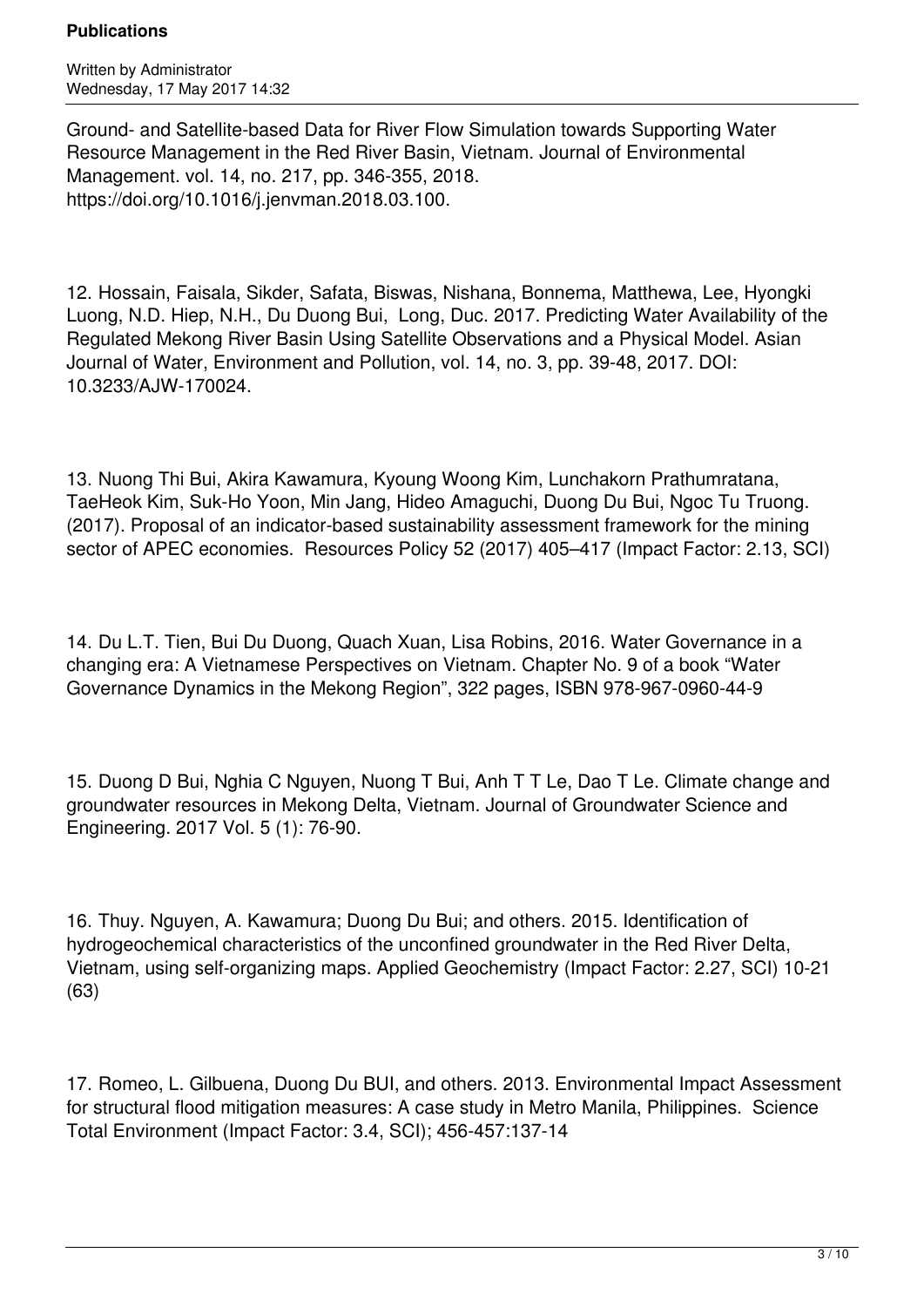Written by Administrator Wednesday, 17 May 2017 14:32

18. Duong Du BUI, Akira KAWAMURA, Thanh Ngoc TONG, Hideo AMAGUCHI, Naoko NAKAGAWA. Recent trends in groundwater levels in Hanoi, Vietnam (in review). Journal of Hydrology (Impact Factor: 2.13, SCI). 2014.

19. Duong Du BUI, Akira KAWAMURA, Thanh Ngoc TONG, and others. 2012. Tempo-spatial analyses of recent trends in groundwater levels over the Red River Delta, Vietnam. Hydrogeology Journal (Impact Factor: 1.4, SCI). 20(8), 1635-1650.

20. Duong Du BUI, Akira KAWAMURA, Thanh Ngoc TONG, and others, 2012. Aquifer system characterization for potential groundwater resources in Hanoi, Vietnam. Hydrological process (Impact Factor: 1.8, SCI), 26(6), 932–946.

21. Duong Du BUI, Akira KAWAMURA, Thanh Ngoc TONG, Hideo AMAGUCHI, and others. 2011. Identification of aquifer system in the whole Red River Delta, Vietnam. Geosciences Journal (SCIE, Impact Factor: 0.67, SCIE). 2011. 15(3), 323-338.

22. Duong Du BUI, Cat Minh VU, Hung S. NGUYEN, Akira KAWAMURA, and others. 2011. Trends in hydroclimatic series in Thua Thien Hue province, Vietnam: 1. Rainfall and rainy days. Sustainable Urban Regeneration (SUR), Japan. No.8, pp.40-43.

23. T. N. Bui, K. W. Kim, L. Prathumratana, K. Y. Lee, T.H. Kim, S.H. Yoon, M. Jang, and Duong Du BUI. 2011. Application of Fuzzy Analytic Hierarchy Process to Sustainable Development Evaluation for Mining Sector. Geosystem Engineering Journal. (No. 14(1), pp. 54-60).

## **(b) Recent Vietnamese peer-reviewed Journal publications**

24. Bui Du Duong, Nguyen Hung Anh, Vu Minh Cat, Nguyen Thi Thuy, Multi-criteria approach for basin water allocation: a case study of a transboundary Vu Gia-Thu Bon river basin, Vietnam. Journal of Water Resources and Environmental Engineering. Vietnam. 2018 (Accepted after minor revision)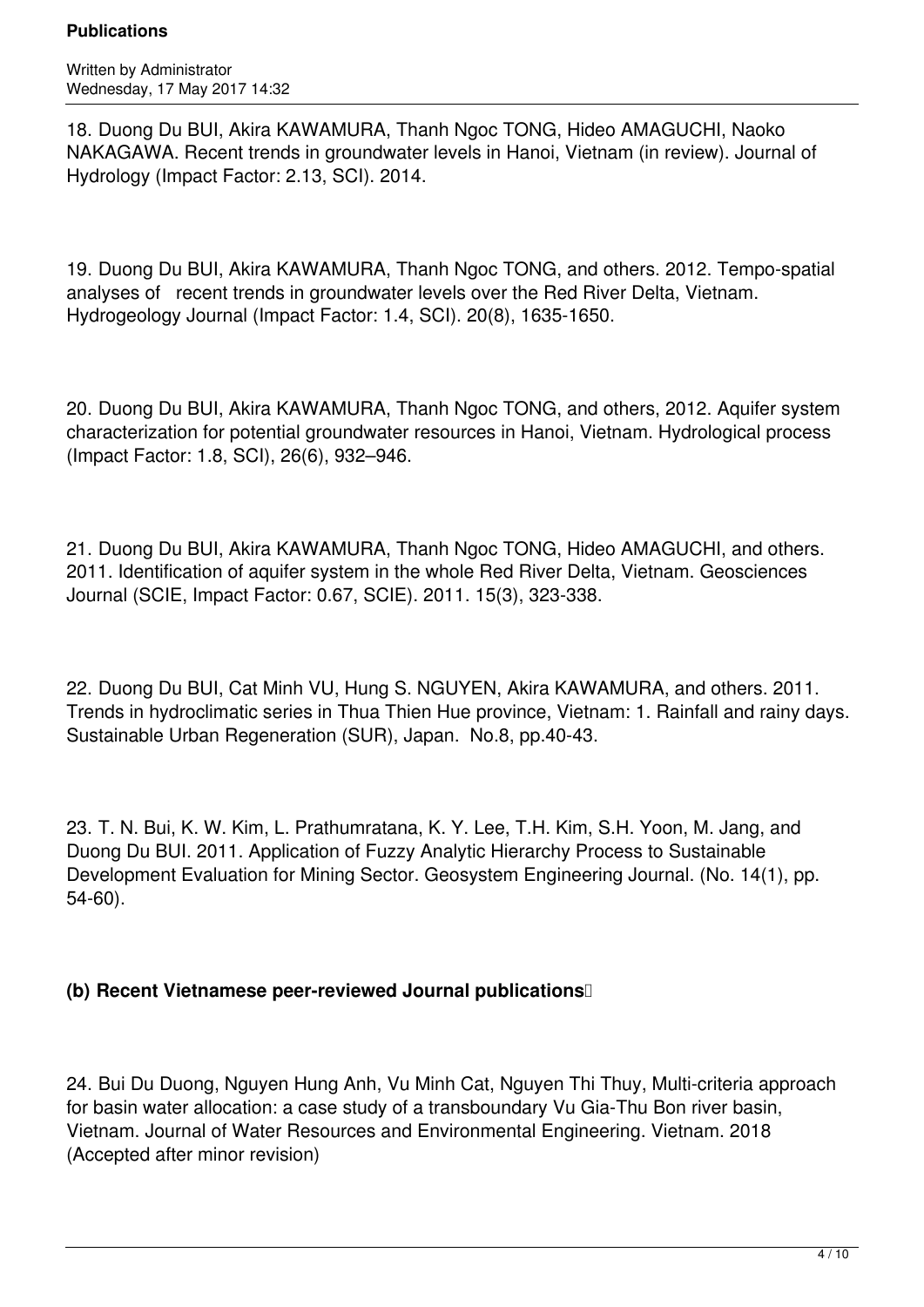25. Duong Du BUI, Kieu Duy Tran, and others. 2013. Development of an urban stormwater management framework toward building climate change resilient cities in Vietnam. Journal of Natural Resources and Environment, Vietnam, p56-65, No. 1.

26. Vu Minh Cat, Duong Du BUI. Application of Mike package to assess hydraulic regimes and flood mapping when construction of thermal power at the Mong Duong estuary, Quang Ninh, Vietnam. Journal of Water Resources and Environmental Engineering. Special issue for Internaional Estuaries workshop, Hanoi, Vietnam. pp 13-22. 2007.

27. Vu Minh Cat, Duong Du BUI. Assessment on the groundwater characteristics in the Red river delta serving the daily water exploitation. Journal of Agriculture and rural developments, Vietnam (ISSN 0866-7020). No 58(2), pp 45-53. 2005.

28. Vu Minh Cat, Duong Du BUI. Current status of arsenic contamination of groundwater in the Hatay province, Vietnam. Journal of Geology, Vietnam. No 295. pp 20-27. 2006.

29. Duong Du BUI, Thao Thanh PHAN. Numerical modeling for assessing impacts of Mong Duong thermal power factory to hydraulic regimes and inundated areas in the downstream of the Mong Duong River, Quang Ninh, Vietnam. Journal of Water Resources and Environmental Engineering, Vietnam, No.14, pp 54-61. 2006.

30. Duong Du BUI, Vu Minh Cat. Extensional application of Visual Modflow to study hydrogeology of coal mines in Quang Ninh province. Journal of Water Resources and Environmental Engineering, Vietnam, No 2. pp 75-82. 2004.

31. Duong Du BUI, Vu Minh Cat, Thanh Ngoc TONG. The possibility of artificial recharge to groundwater resources in Hanoi, Vietnam. Journal of Water Resources and Environmental Engineering, Vietnam. No 2. pp 111-122. 2004.

# **(c) Recent Conference Publications:**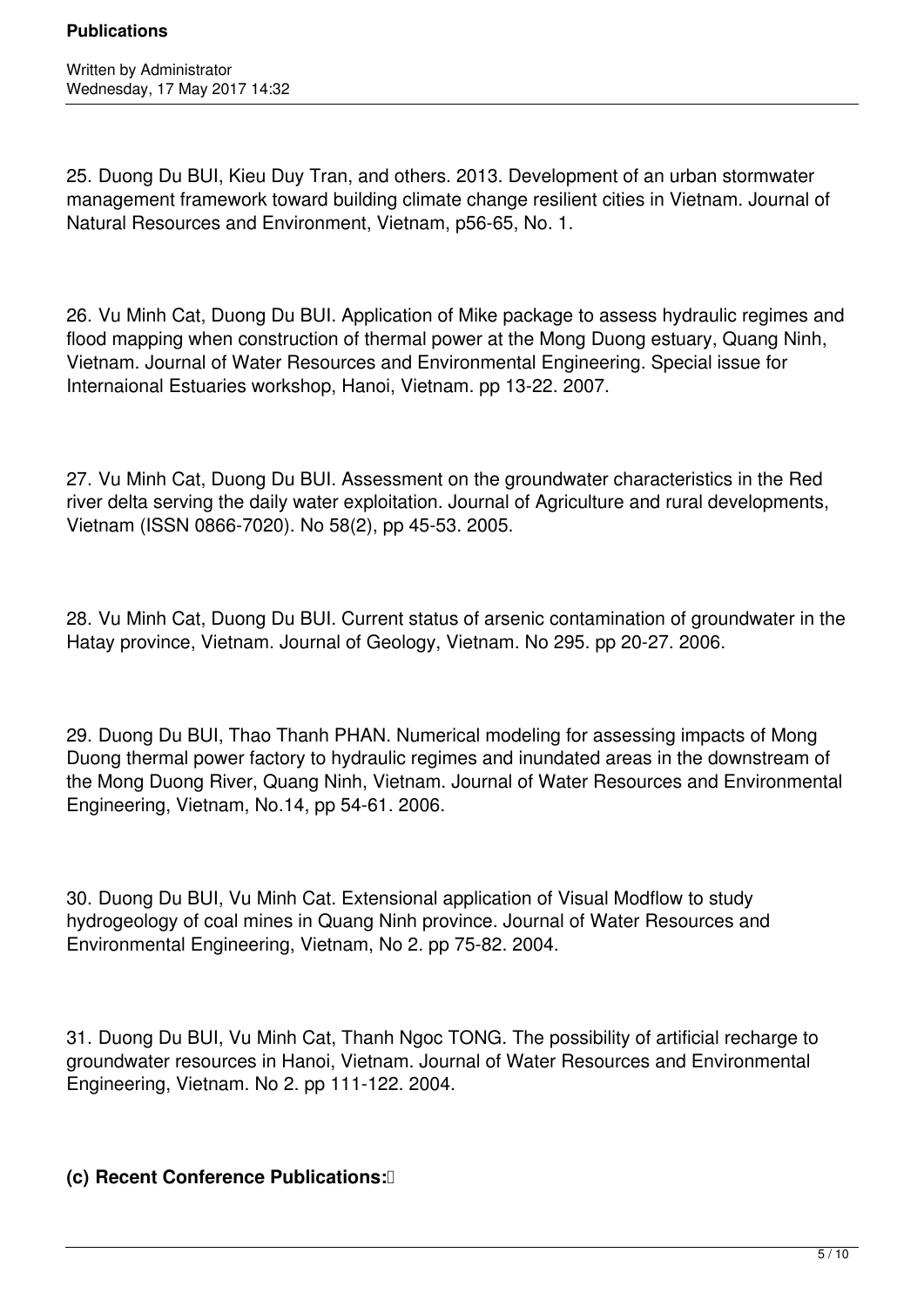32. B.T. Bui A. Kawamura, H. Amaguchi, D.D. Bui and N.T. Truong, 2017. Social Sustainability Assessment of Groundwater Resources in Hanoi, Vietnam by a simple AHP Approach. International Congress and Exhibition "Sustainable Civil Infrastructures: Innovative Infrastructure Geotechnology" GeoMEast 2017 July 15 to 19

33. Tong Ngoc Thanh, Nguyen Chi Nghia, Bui Du Duong, 2014. Water Res. Investigation and Planning in Vietnam: Current state and its contribution to water governance. "Role of in parliamentary water governance" Workshop, 11 Dec 2014, Vietnam.

34. Nguyen V. C. Nguyen C.T, Bui Du Duong, Nguyen. V.H. 2014, Prediction of groundwater level using ANN model for Cu Chi District- Ho Chi Minh City. The 3rd VACI Symposium and **Exhibition** 

35. Nguyen V. C. Nguyen C.T, Bui Du Duong, Nguyen. V.H. 2014, Public awareness, attitudes and behavior towards community-based water monitoring in Vietnam: A pilot study in Hanoi city. The 3rd VACI Symposium and Exhibition.

36. Le V.T. K, Nguyen C. D, Bui Du Duong, Ngo. D. Q 2014. Linear progamme in Basin Water Allocation: A Case Study in Vu Gia Thu Bon River System, 19th Congress of IAHR,

37. Schmitter P., Mesghi A., Bui Du Duong., Ooi S.K. (2013) Deciphering rainfall-runoff land cover contributions using computational hydrograph separation techniques in a tropical urban megacity. 2nd Water Research Conference, Singapore

38. Duong Du Bui, Rama R. Karri, and others (2012). Catchment-scale rainwater harvesting by barrages: A simulation study of Punggol-Serangoon reservoir system in Singapore. Proceedings "Water & the City", June 2012, TU Delft, The Netherlands.

39. Duong Du Bui, Jingjie Zhang, and others. Optimizing Flood Control Operations of a Dual Reservoir System for Effective Urban Water Management. Proceedings of Asia Oceania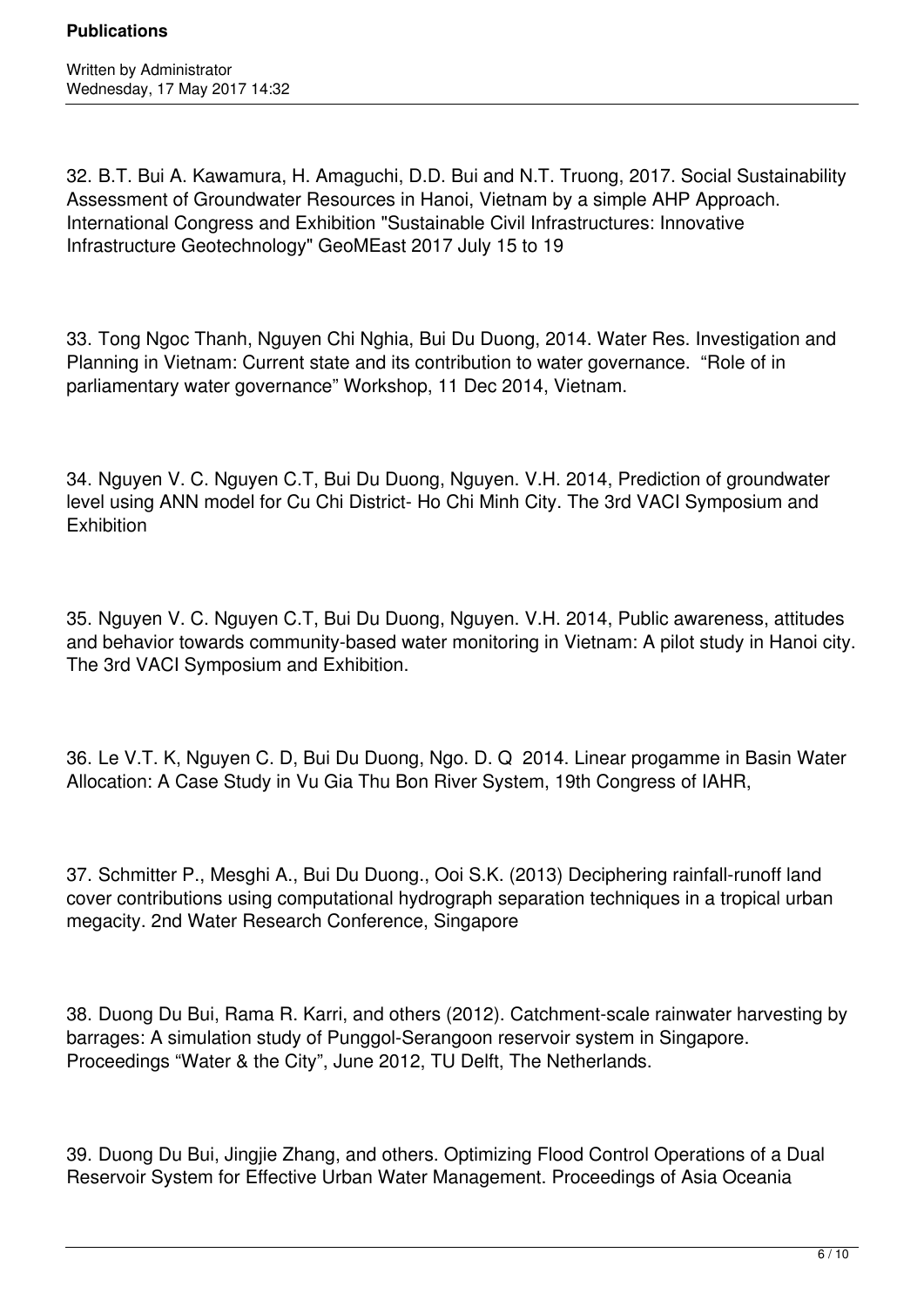Written by Administrator Wednesday, 17 May 2017 14:32

Geosciences Society (AOGS), Singapore; August, 2012. Singapore

40. Rama R. Karri, Bui Du Duong, J. Zhang, and others. Geostatistical Analysis of precipitation and water levels for robust hydrological modeling. Proceedings of Asia Oceania Geosciences Society (AOGS), Singapore; August, 2012. Singapore

41. Thuy T. Nguyen, A. Kawamura, Cat M. Vu, Duong Du BUI, and others. Interactions between the Red River and groundwater of two main aquifers in Hanoi, Vietnam. World Environmental And Water Resources Congress, USA. 2012

42. Duong Du BUI, A. KAWAMURA ,and others. Spatial decline distribution of groundwater levels of confined aquifer in the whole Red River Delta, Vietnam. World Environmental and Water Res. Congress by ASCE in California, USA, May, 2011.

43. A. KAWAMURA, Duong Du Bui, and others. Trend detection in groundwater levels of Holocene unconfined aquifer in Hanoi, by non-parametric approaches. World Environmental and Water Res. Congress by ASCE, California, USA , May, 2011.

44. Duong Du BUI, Akira KAWAMURA, and others. Trend analysis of confined and unconfined groundwater levels in Hanoi, Vietnam by Mann-Kendall test. Int. Conference on Hydrological Regime and Water Resources Management in the Context of Climate Change HWCC2010, Hanoi, Vietnam. Int. Hydrological Program IHP-VIII, UNESCO. 11/2010, pp. 305-312.

45. Hiromi BODA, Duong Du BUI, and others, Spatio-temporal characteristics of one-minute rainfall in Tokyo. The Fifth Conference of the Asia Pacific Association of Hydrology and Water Resources HWCC2010, Hanoi, Nov, 2010, pp. 527-534.

46. Cat Minh VU, Duong Du BUI, Hung Son NGUYEN, Akira KAWAMURA, Duc Minh VU, Thuy Thanh NGUYEN. Changes in hydroclimatic series in Thua Thien Hue province, Vietnam (Presented paper). International conference "Water along community: Hue". 16-18 Aug, Hue city, Vietnam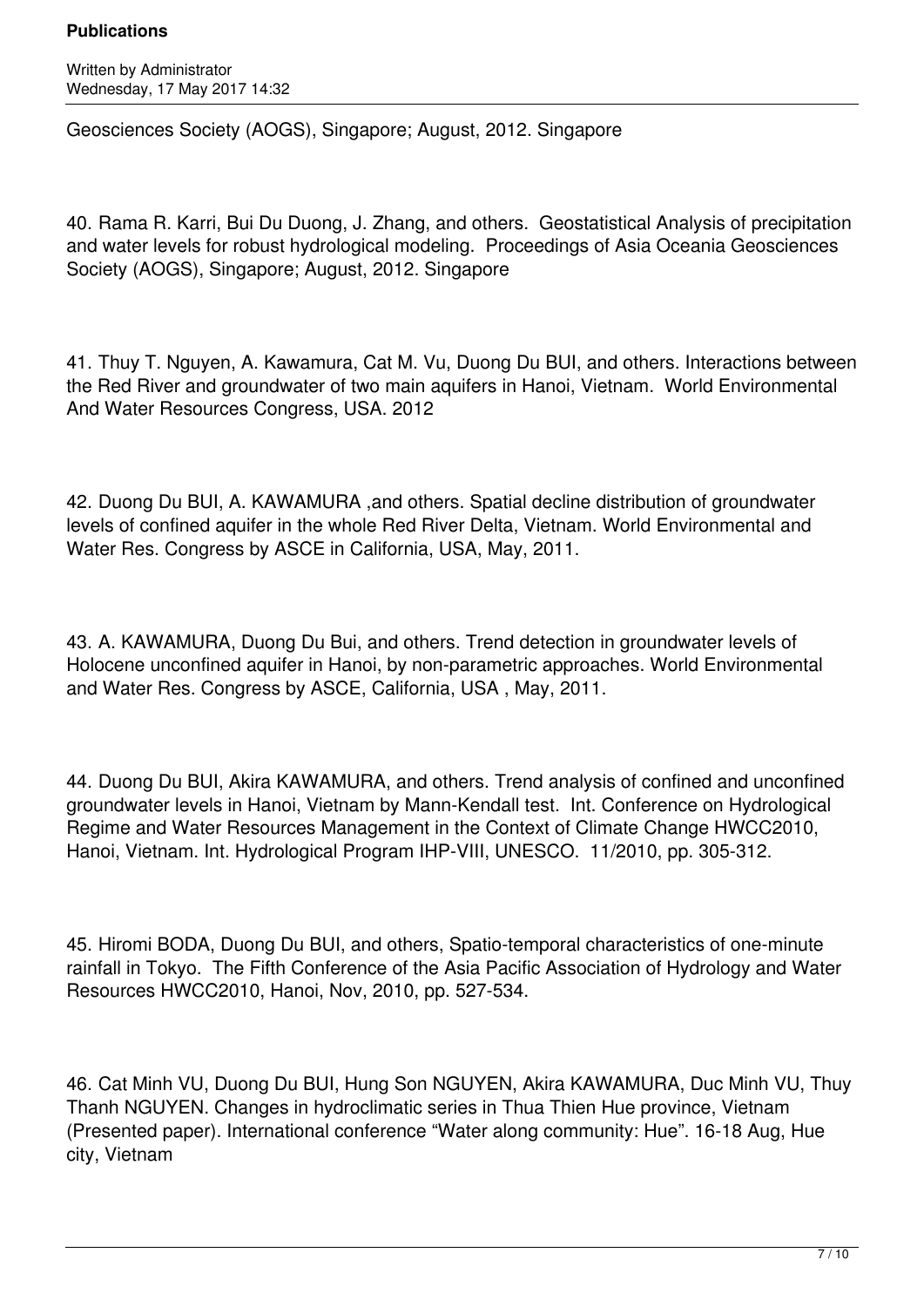47. Akira KAWAMURA, Duong Du BUI, Thanh Ngoc TONG, Hideo AMAGUCHI, and Naoko NAKAGAWA. Identification of aquifer system in the whole Red River Delta, Vietnam. International Scientific Conference on Water Observation and Information System for Decision Support. 25-29 May 2010 - Ohrid, Macedonia (published online). 2010.

48. Bui Thi Nuong, Suthipong Sthiannopkao, Kyoung–Woong Kim, Duong Du BUI. Prevalence of arsenic in groundwater resources in Hanoi2, Vietnam. SEGH 2010 International Conference on Environmental Quality and Human Health, Galway, Ireland, (pp.51-52). June 27- July 2, 2010.

49. Duong Du BUI, Akira KAWAMURA, Hideo AMAGUCHI, Naoko NAKAGAWA, and Yoshihiko ISERIII Trend analysis of confined and unconfined groundwater levels in the Red River Delta, Vietnam by non-parametric tests. Proceedings of 2010 annual conference. Japan Society of Hydrology and Water Resource, 98-99, 2010

50. Akira KAWAMURA, Duong Du BUI, and others. Hydrogeological Framework for Potential Groundwater Resources in Hanoi, Vietnam. Proceedings of International Conference on Hydrology and Disaster Management. International Hydrological Program IHP-VII Technical Documents in Hydrology No.03, UNESCO, Wuhan, China (pp.192-198). 2009.

51. Duong Du BUI, and others. 3D Numerical modelling on Salt water intrusion of groundwater resources at Red river delta, Viet Nam. Proceedings of 4th Vietnamese -Japanese Students' Scientific Exchange Conference, Kyoto, Japan. 11/2008.

52. Vu M. Cat, Le X. Roanh, Duong Du BUI, and M. Umeyama. Study on saline water intrusion into estuaries of Red-Thai Binh Rivers in the dry season. International Symposium on Sustainable Urban Environment (p.80-89), Tokyo, Japan. 2007.

53. Duong Du BUI, Hien Thu DO, Hoang Anh HOANG, Nuong Thi BUI. Research on the groundwater pollution and its effect on the community health in Ha Noi, Viet Nam with the support of GIS and Mathematical model. Proceeding of the International workshop on Bio-Medicine. pp 338-343. Hanoi, Vietnam. 2007.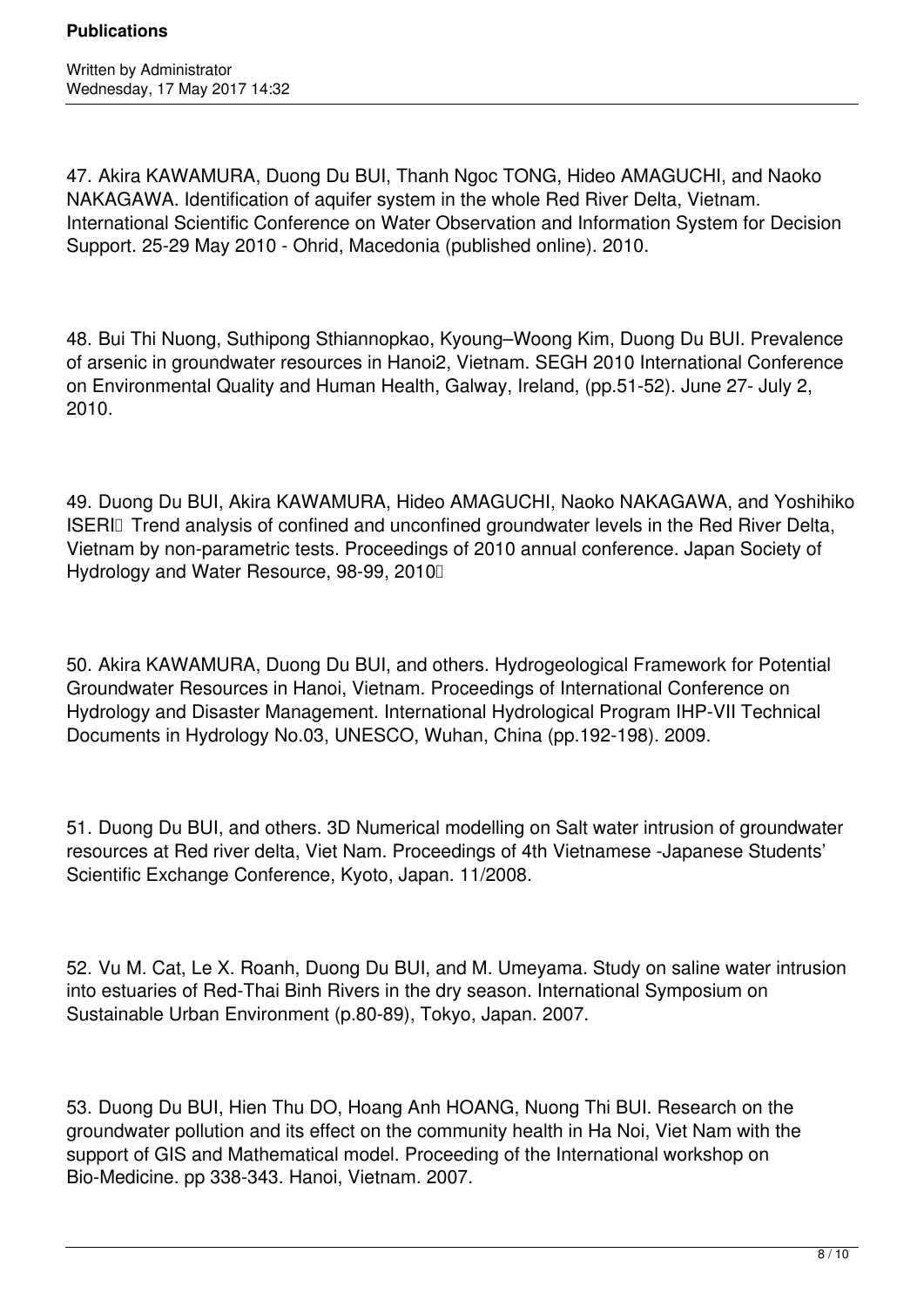54. Thuy Thanh NGUYEN, Thanh Ngoc TONG, Duong Du BUI. Researching and applying the mathematical model for estimating groundwater balance in Red river delta base on the relationship between surface and ground water. Proceeding of the 10th Scientific Conference on Hydrology, Water Resources, and Environment, Hanoi Vietnam.

55. Vu Minh Cat, Duong Du BUI. Assessment of saline water intrusion into estuaries of Red-Thai Binh river during dry season having considered water released from upper reservoirs and tidal fluctuation. Proceeding of International Estuaries workshop, Hanoi, Vietnam. 2006.

# **(d)** Recent book, policy brief, white paper, technical guideline and others **s**

56. Tong Ngoc Thanh, Bui Du Duong, Cecilia Tortajada, Inovative Water Solutions for Vietnam and region,282 pages, ISBN, 978-604-62-9664-8.Vietnam National University Press.

57. Bui Du Duong, Du L.T. Tien, Tong My Thi, Vietnam Water Cooperation highlights 102 pages, Vietnam National University Press

58. Tong Ngoc Thanh, Bui Du Duong, Du L.T. Tien (2015). Water Security in a changing Era, Vietnam National University Press, 396 pages.

59. Bui Du Duong, Mark Fenn, Michael Digregorio, Du L.T. Tien (2015). "Groundwater in Vietnam: The problems we can't see". A white paper for raising awareness of this evolving critical issue in view towards remedial solutions. 8 pages

60. Tran Minh Phuong, Nguyen Duc Vinh, Nguyen Thi Thuy, Bui Du Duong, Du L.T. Tien (2015). Water needs to be loved, too! A white paper for raising awareness of importance and vulnerability of water. 20 pages